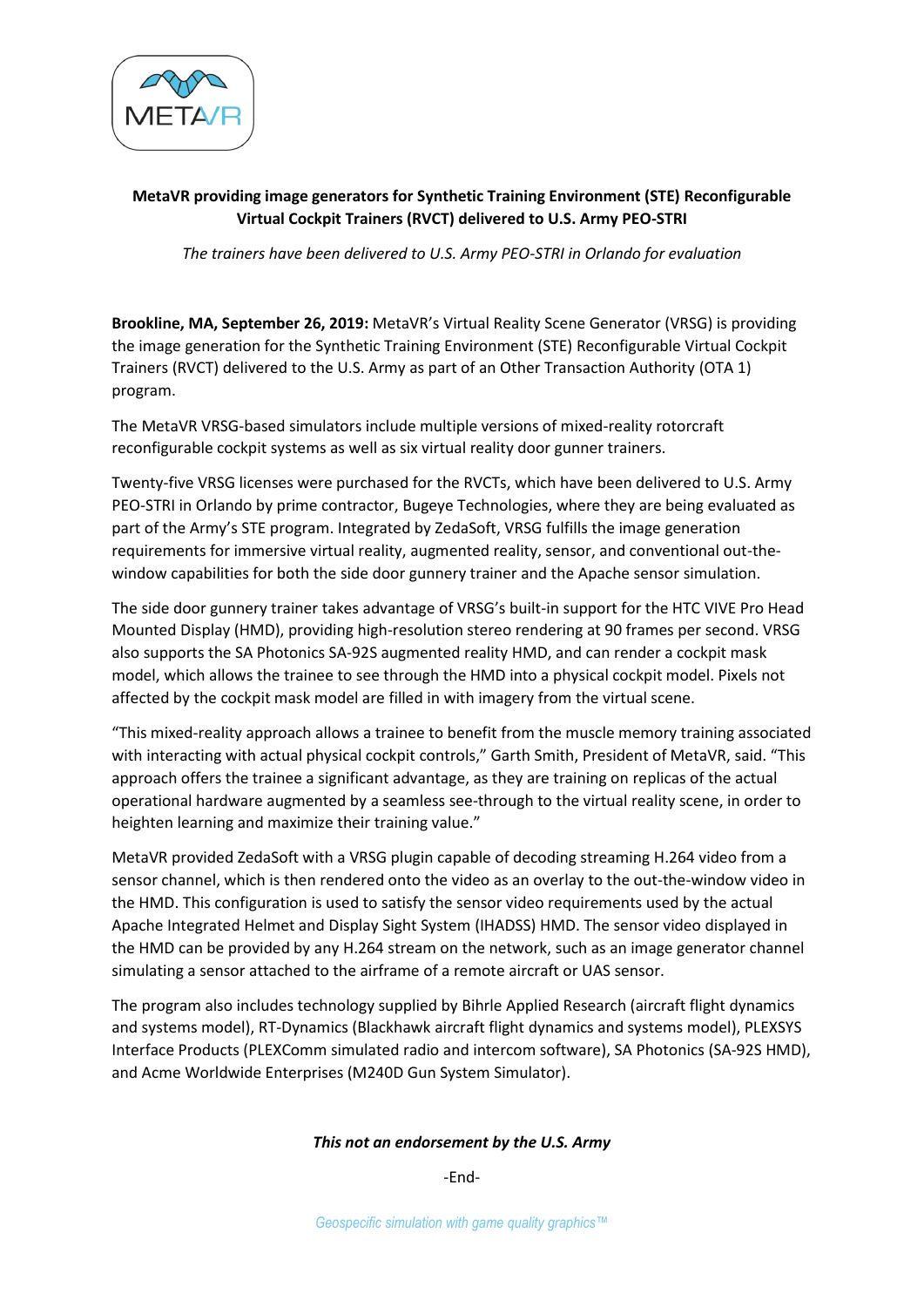



Image: The RVCT Apache cockpit showing MetaVR VRSG view on left hand side sensor (ZedaSoft image).

Video: Examples of the RVCT and door gunner systems can be found here:

RVCT video:<https://youtu.be/xQRuu2g1pLw>

Door Gunner: <https://youtu.be/C4J4jxAboDw>

## **About MetaVR**

MetaVR, founded in 1997, develops commercial PC-based software for the military simulation and training markets, featuring high-speed 3D visualization content and rapid creation of networked virtual worlds using real-world data. MetaVR's real-time visual systems provide the fidelity of geospecific simulation with game-quality graphics. Users can build (with real-world photographic imagery, elevation data, and feature data) high-fidelity virtual worlds with our terrain generation tools, and render in real time, at 60Hz frame rates, the resulting virtual world with our real-time 3D visualization application, Virtual Reality Scene Generator (VRSG). MetaVR systems are used for applications such as UAS/RPA trainers, manned flight simulators, mission planning and rehearsal, joint fires and JTAC simulation training, urban operations training, and emergency response management training. For more information visit www.metavr.com.

**Media contact**